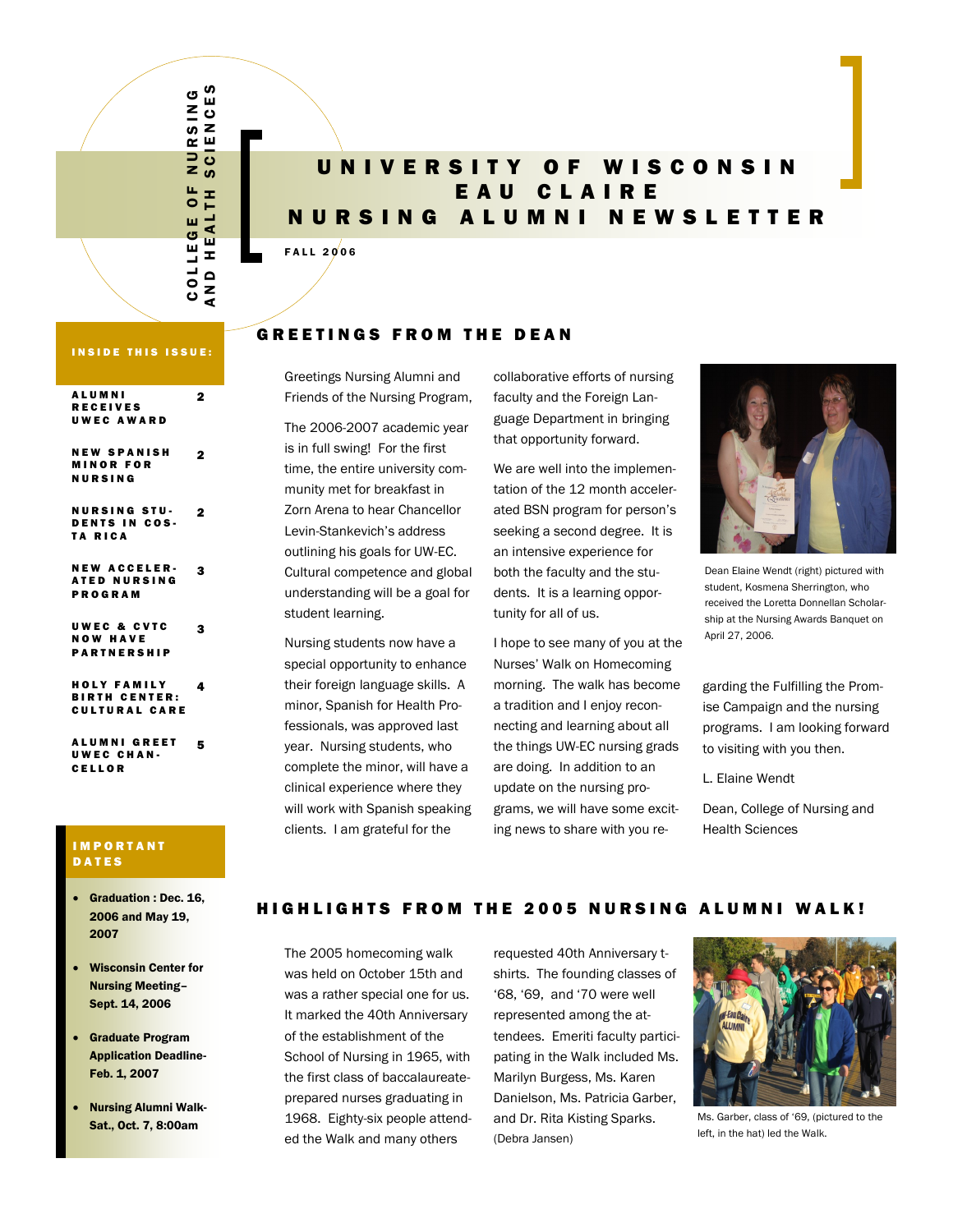### UNIVERSITY OF WISCONSIN EAU CLAIRE **A U SE AN S I A SEARCH A** Page 2

#### A L U M N I R E C E I V E S D I S T I N G U I S H E D A W A R D F R O M U W E C

In conjunction with Spring 2006 commencement, the University of Wisconsin-Eau Claire Alumni Association presented awards to six UWEC alumni.

Mary Campbell Bliss, a perinatal clinical nurse specialist for the Sutter Health Sacramento Sierra Region in Sacramento, Calif., received the Alumni Distinguished Achievement Award. This award recognizes distinguished service to the community, state, or nation in a manner that brings credit to the recipients and UWEC.

Bliss received her bachelor of science degree in nursing from UWEC in 1978 and her master's degree in maternalchild nursing from UW-Madison in 1985. She is a recognized advocate in the area of domestic abuse and chairs the Healthcare Domestic Violence Network in California. She has also served in numerous leadership positions including nursing director of maternal child inpatient units at Sutter Roseville Medical Center and Methodist Hospital in California.

"Mary's passion for her profession and for serving those who can't speak for themselves-the unborn and the abused-is unprecedented," wrote Dean Wendt to the nominating committee. (1)



Mary Campbell Bliss received award from UW-Eau Claire Alumni Association at May 20, 2006 luncheon.

### NEW SPANISH FOR HEALTH PROFESSIONS MINOR

A course in health care terminology within the new Spanish for health professions minor was offered Spring 2006, although the program officially begins this fall of 2006. It was a full class of enthusiastic students. Students worked on topics from basic anatomy vocabulary to cultural interactions. Students said the course was relevant to their nursing career, fun, and challenging. The first official course for fall 2006 is also full and had more interested students than it could accommodate.

The positive response to this one-of-a-kind program has been great. This program is one of the many ways the Nursing program is promoting culturally competent nurses for the future. (Jayne Bielecki, Nursing Instructor)





(Left) Professor Juan Chaves instructing during one of the courses offered for the Spanish for health professions minor. (Right) Students ask Professor Juan Chaves questions related to his course.

## NURSING STUDENTS STUDY ABROAD IN COSTA RICA

The first groups of pioneers for the Costa Rica program have returned and are making progress with integration back into the American Culture.

Students had positive experiences overall and found the program challenging. One of their favorite experiences was living with their host families and learning about the Costa Rican culture. They enjoyed practicing their Spanish language skills and feel they grew as individuals.

Given this is the first time through it's wonderful to have such a positive response. Students are happy to recommend it to a friend!

(Jayne Bielecki, Clinical Instructor, Family Health Nursing Department)



A group of nursing students who attended the study abroad program in Costa Rica.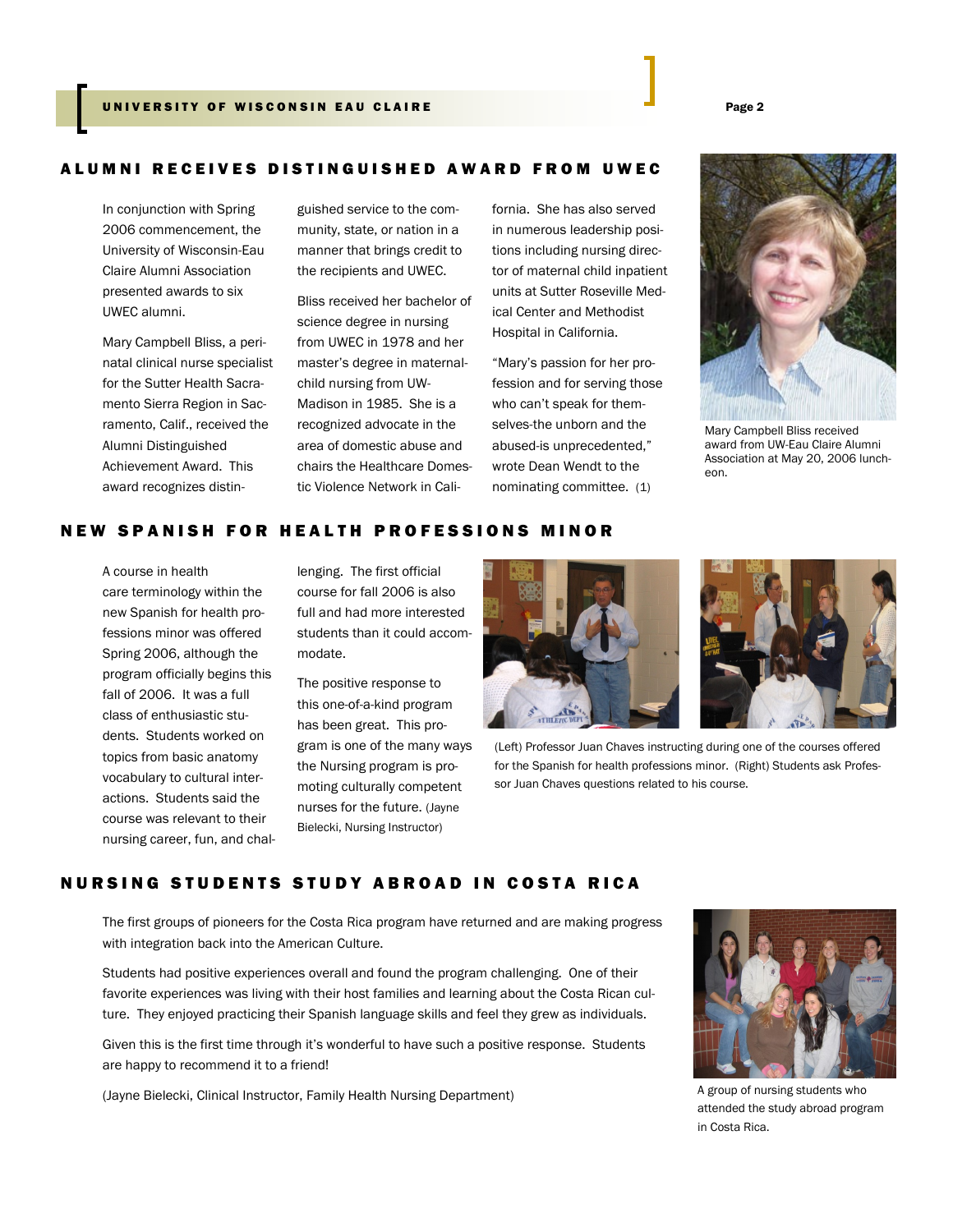#### Page 3

#### NEW ACCELERATED NURSING PROGRAM UNDER WAY

Classes began for eight students on May 22, 2006 for the "fast track" baccalaureate nursing degree program at University of Wisconsin-Eau Claire.

The program was funded by a federal education grant obtained with the help of U.S. Rep. Ron Kind (D-Wis.). Kind stated the state of Wisconsin and the nation are experiencing a shortage of registered nurses and the UW-Eau

Claire can use these grant funds to meet the professional nursing needs of the region.

The accelerated program requires two semesters, plus a Summer and Winterim session. The traditional baccalaureate nursing degree program requires three years to complete. "Students must meet the prerequisites for admittance to the nursing program (including science

and statistics requirements) and have at least a bachelor's degree," stated Dean Wendt. This program requires intensive studies and outside employment is not recommended for students. Graduates of the program will be eligible to sit for the national licensing examination. The next May 2007 start date for the accelerated program is contingent upon funding. (2)



Eight accelerated students pictured with Dean Wendt are the first to pursue the "fast track" baccalaureate nursing degree.

### UW-EAU CLAIRE AND CVTC NOW HAVE JOINT ALLIANCE

The Chippewa Valley Nursing Alliance agreement took effect in Fall 2004 partnering the University of Wisconsin-Eau Claire and Chippewa Valley Technical College to meet the growing need for nurses in the Chippewa Valley. According to Dean Wendt, the UW-Eau Claire nursing programs turn away about 180 highly qualified students each year. This is due to lack of university

funds to hire enough faculty to meet the needs of the nursing applicants. The Chippewa Valley Nursing Alliance allows 24 students to enroll in CVTC's associate degree nursing program, and continue to take general education classes at UW-Eau Claire. Students also can continue to live in the residence halls, have a UW-Eau Claire advisor, and access to university services. After students complete the 2-year CVTC nursing associate degree, they can enroll in the online Collaborative Nursing Program through the UW-System to earn a nursing bachelor's degree. "We're efficiently utilizing resources to graduate more nurses, which helps our community and our state,…" stated Steve Tallant, Associate Vice Chancellor of Academic Affairs. (3)

### ANNUAL NURSING HONORS LUNCHEON A SUCCESS

The Annual Nursing Honors Luncheon was held on Thursday April 27, 2006 to recognize students in the Nursing Honors Program at the University of Wisconsin-Eau Claire. Both senior students in the Nursing Honors Program and alumni presented their honors research work. Students in the honors pro-

gram are required to complete eight honors credits and are encouraged to synthesize knowledge from the general studies area. Students may focus five of those credits on independent study projects. Students have focused their research studies on many different areas including "socio-political" aspects of the nursing profession, spiritual and psychosocial needs of the aging population, and assisting patients in the preparation and recovery from surgery. "This is a wonderful professional opportunity for the students to present their scholarship in a bit more of a formal way, and is also a form for sharing ideas,…" said Professor CeCelia Zorn. (4)



Pictured above are the student presenters at this year's nursing honors luncheon were (from L to R) Audrey Pearce, Susan Karlman, Jamie Schultz.

<sup>&</sup>quot;Allows 24 students to enroll in CVTC's associate degree nursing program, and continue...class at UWEC."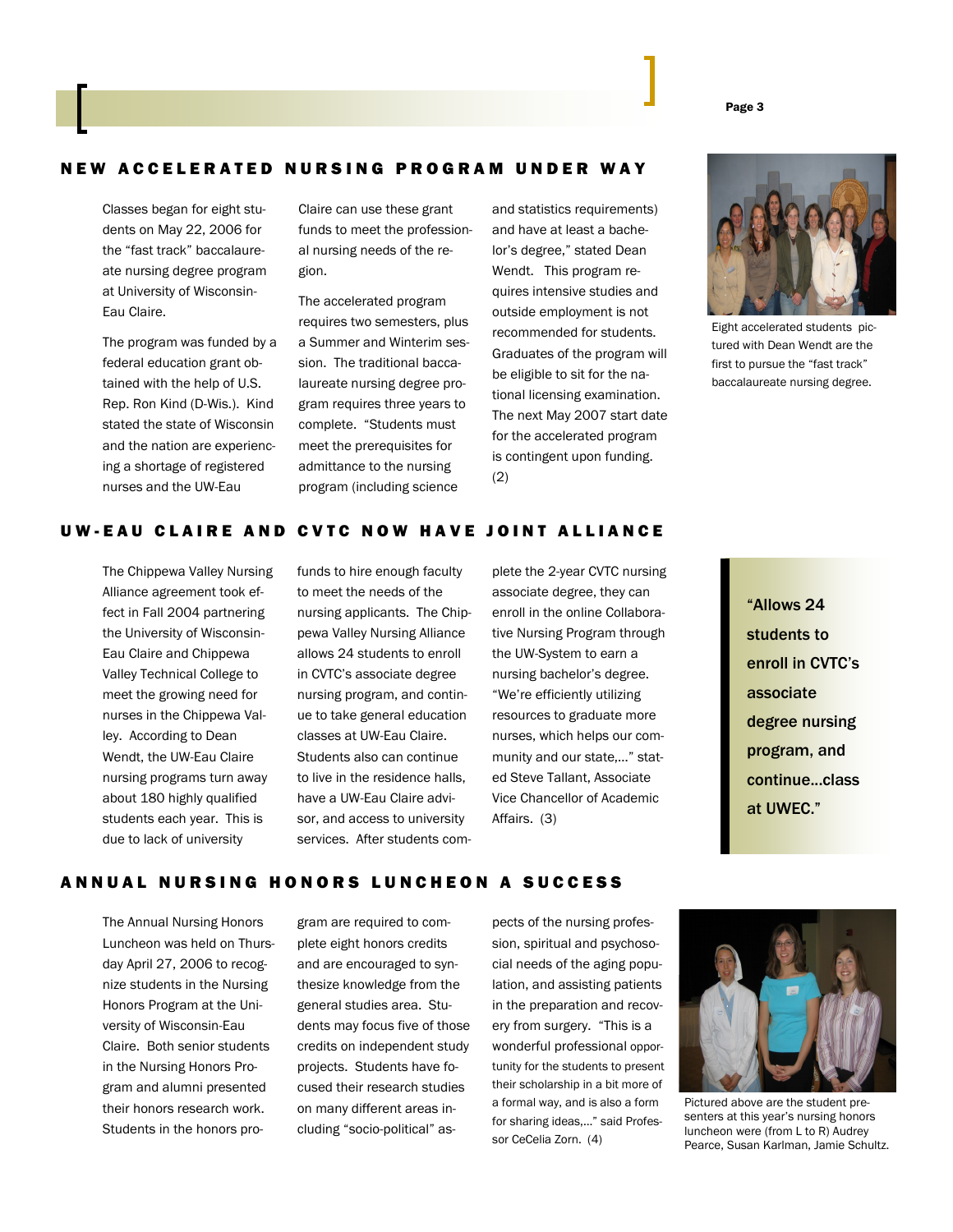### UNIVERSITY OF WISCONSIN EAU CLAIRE **A U SE AN S I A SEAR TH** Page 4

#### NEW INSTRUMENT TO MEASURE QUALITY IN LONG TERM CARE

Mary Zwygart-Stauffacher, associate dean of the College of Nursing and Health Sciences, was part of a research team which completed a three-year project in 2005. The research team tested a tool to measure the quality of nursing home care. The instrument, "Observable Indicators of Nursing Home Care Quality Instrument," was used to measure quality in a 30-minute inspection of a

facility. The instrument is designed to guide nurses, health care professionals, consumers, and regulators to inspect a nursing home in a short amount of time, stated Zwygart-Stauffacher.

Researchers involved in this project visited 407 facilities in Wisconsin, Missouri, and Minnesota. Both the scores from the OIQ and the citation facilities received from the surveys by the state and federal inspectors showed a relationship which suggests that the OIQ can serve as an alternative to a full team of regulators. "We anticipate that consumers will find this helpful as they make decisions about long term care services, " said Zwygart-Stauffacher. A consumer version of the OIQ is available and may help in determining selection of a nursing home for a loved one. (5)



Mary Zwygart-Stauffacher, associate dean of the College of Nursing and Health Sciences, is part of a research team that tested an instrument measuring quality.

## A T T E N T I O N N U R S I N G A L U M N I !

Your gifts to support our programs over the next couple years can literally double in value and impact, thanks to a \$125,000 challenge grant from a Chippewa Falls foundation. The UW-Eau Claire Foundation, on behalf of the College of Nursing and Health Sciences, has received a grant from the Casper Foundation to stimulate a major funding initiative for the college. Gifts and commitments received over the next several months that are designated for one of the key funding initiatives in the College will be eligible for a 1:1 match through the Casper Foundation challenge grant.

The three key funding initiatives are: 1) Invest in faculty to increase the program's ability to teach more students, 2) Invest in students to ensure their success, and 3) Investing in technology/ facilities.

The funding initiative is being held to celebrate the nursing program's 40th anniversary at UW-Eau Claire and to focus attention on significant needs in the program. "We are so thrilled to have this opportunity to significantly leverage new gifts for our nursing program," says Dean Elaine Wendt. (Kim Way)



Dean Wendt is pictured above with donors Jane and Jim Moore.

### CULTURAL CARE: A PERINATAL EXPERIENCE AT HOLY FAMILY BIRTH CENTER

 For the past 9 years, UW-Eau Claire nursing students have had the opportunity to enrich their development with a diverse clinical experience at Holy Family Birth Center. Holy Family Center, at the heart of the Rio Grande Valley in Weslaco, Texas, near the border of Mexico, is a very special place. Holy Family Birth Center is a nurse-managed birth center that was started in 1983 by Sister Angela Murdaugh– a certified nurse midwife who came to the Rio Grand Valley, discovered the maternity care needs of the seasonal farm workers and "promised myself that it would happen". The mission of the Holy Family is to provide comprehensive health care from conception through four weeks after birth for underserved women and families in a God-centered atmosphere. The philosophy of care given to women and their families is simple, holistic, and compassionate. Eighty percent of the Holy Family patients live below the poverty level, yet no one is ever turned away because of inability to pay.

As a clinical group, the students and faculty arrive for the week and live in La Casa (the visitor's house) on the grounds at Holy Family. The week of clinical care at Holy Family is *life changing*. Students learn about birth, about culture, about caring, about nursing, about life, about their inner self...It's transforming! (Rita Sperstad)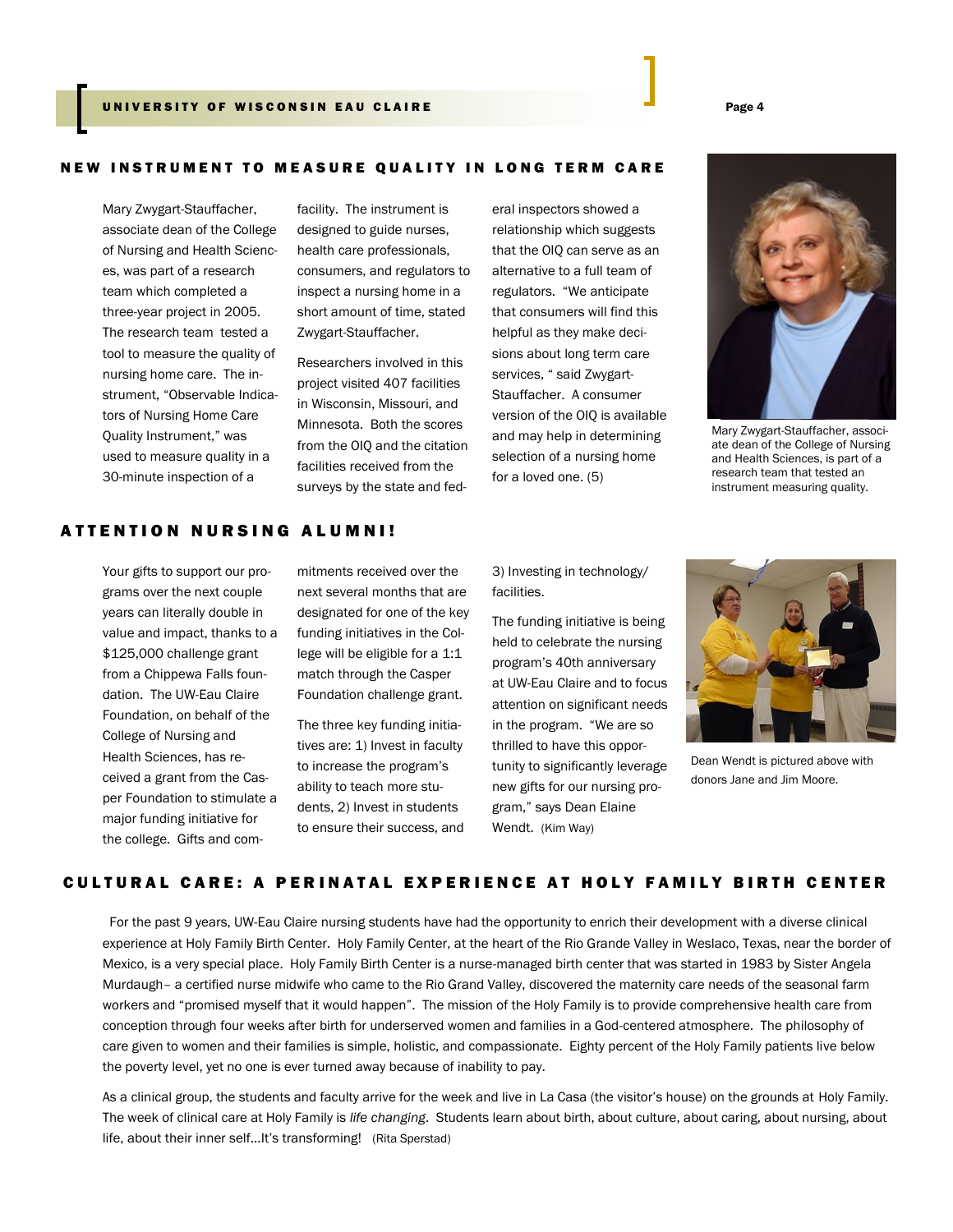### UNIVERSITY OF WISCONSIN EAU CLAIRE **And Service Contains the Service Contains Contains Contains a Containing C**

### ALUMNI GREET UWEC CHANCELLOR IN MARSHFIELD

Chancellor Brain Levin-Stankevich was welcomed at a reception at the Sr. Frances Conference Center at Saint Joseph's Hospital in Marshfield on August 15, 2006.

UWEC alumni from central Wisconsin greeted the Chancellor and received an update on the State of the University. The Chancellor, his administrative team, and the College of Nursing & Health Science leadership team met with

Saint Joseph's Hospital President Michael Schmidt and his administrative team.

UWEC and Saint Joseph's Hospital have partnered in providing baccalaureate nursing education since 1988. Over 300 students have graduated from this program and the majority of graduates have remained in central Wisconsin and are practicing in the area.

Beginning this fall, selected courses in the BSN@Home (RN to BSN) program and the MSN program will be ITV'd to the Marshfield site. If you have questions regarding the course offering please contact the Associate Dean's office, 715-836-6012.

(Dean Elaine Wendt)



Brian Levin-Stankevich, Chancellor of the University of Wisconsin-Eau Claire speaks at the alumni event held at St. Joseph's Hospital in Marshfield.

## UW-EAU CLAIRE FACULTY RECEIVES SERVICE AWARD

Linda Duffy, a UW-Eau Claire faculty member in Marshfield received the Melsen Volunteer Award from the Occupational Development Center in Marshfield. The ODC provides employment opportunities including job skills training and long term employment for people with disabilities.

Duffy, a clinical instructor in Nursing systems, taught a

class which involved looking at emerging health care interventions and various wellness activities. Duffy and her students started offering hand massage and seated upper back massage to clients at ODC. "We transformed a conference room into a wellness center with relaxing music, subdued lighting, and décor modifications," said Duffy. OCD stated this has had a significant

positive impact on their clients. This volunteer agreement began four years ago and both the clients and staff were delighted with the program. Since then, Duffy and her class of nursing students each semester, have continued this partnership by offering sessions needed by ODC clients related to the wellness concept. (6)



Linda Duffy, a clinical instructor in Nursing Systems at Marshfield, received volunteer service award.

### **BIBLIOGRAPHY**

- (1) From: UW-Eau Claire News Bureau, May 9, 2006 News Release: "Eight Alumni, Friends to Receive Awards from UW-Eau Claire Alumni Association."
- (2) From: UW-Eau Claire News Bureau, Feb. 2, 2005 News Release: "UW-Eau Claire to Implement 'Fast Track' Nursing Program for Second Degree Students.
- (3) From: UW-Eau Claire News Bureau, Nov. 10, 2004 News Release: "UW-Eau Claire and CVTC Announce Joint Alliance to Increase Nursing Graduates."
- (4) From: UW-Eau Claire News Bureau, April 13, 2006 News Release: "Nursing Students, Alumni to Share Diverse Research at Annual Nursing Honors Luncheon."
- (5) From: UW–Eau Claire News Bureau, Aug. 30, 2006 News Release, "Nursing Professor Helps Create Instrument to Measure Quality in Long-Term Care Settings".
- (6) From: UW-Eau Claire News Bureau Feb. 3, 2006 News Release, "UW-Eau Claire Nursing Instructor in Marshfield Recognized with Volunteer Service Award".